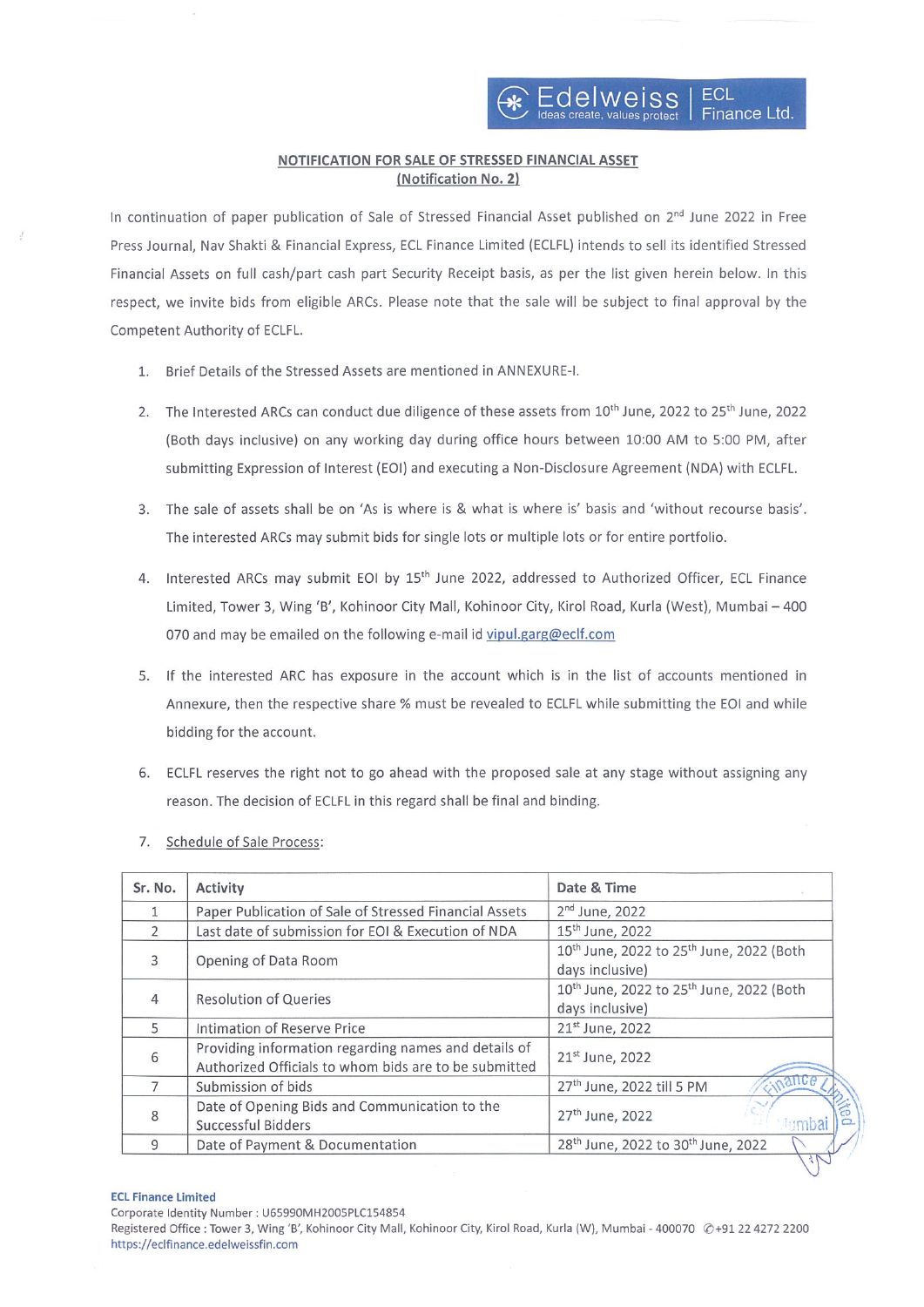- 8. The participants shall not be entitled to withdraw or cancel or modify their offer/bids once submitted. Under no circumstances can the ARC withdraw their offer/bid once submitted.
- 9. Highest Bidder (H-1) will be treated as binding offer in case ECLFL goes for sale. After receipt of bids from the intending buyers, ECLFL will open the bids and communicate to the highest bidder. If the bid is received at the portfolio level, the reserve price shall be the sum of the reserve price of all the assets. It is clarified that in case of bid at portfolio level, the bidder is not required to allocate price against each and every Stressed Assets / Lots. While deciding the highest bidder the factors such as total price, cash portion of total price, annual fee, recovery incentives etc. shall be taken into consideration.
- 10. ECLFL reserves the right to negotiate for further improvement of the offer price with the highest bidder and may negotiate further improvement at its sole discretion with the highest Bidder. After negotiations with the highest bidder/s and subject to approval from Competent Authority of ECLFL shall declare successful participant with whom Assignment Agreement shall be executed.
- 11. The highest bidder on being accepted/confirmed as the successful bidder by the Competent Authority would have to pay the purchase consideration and execute the assignment deed on the date(s) mentioned above. In case the buyer seeks any extension for execution of Assignment Agreement, the same shall be with prior approval of ECLFL.
- 12. The interested eligible purchasers may contact the below mentioned officers of ECLFL for the necessary details of the accounts for the purpose of due diligence on these accounts. The related information may be obtained after having executed <sup>a</sup> Non-Disclosure Agreement with ECLFL.

The details of the contact persons are:

## Name: Vipul Garg

Address: Tower 3, Wing 'B', Kohinoor City Mall, Kohinoor City, Kirol Road, Kurla (West), Mumbai —400070

Phone: +91-22-43428511

Email ID: vipul.garg@eclf.com

For ECL Finance Limited

nance  $Sd$ . **Mumbai** (Authorized Signatory)

#### ECL Finance limited

corporate Identity Number: U65990MH200SPLc154854 Registered Office : Tower 3, Wing 'B', Kohinoor City Mall, Kohinoor City, Kirol Road, Kurla (W), Mumbai - 400070 @+91 22 4272 2200 https://eclfinance.edelweissfin.com